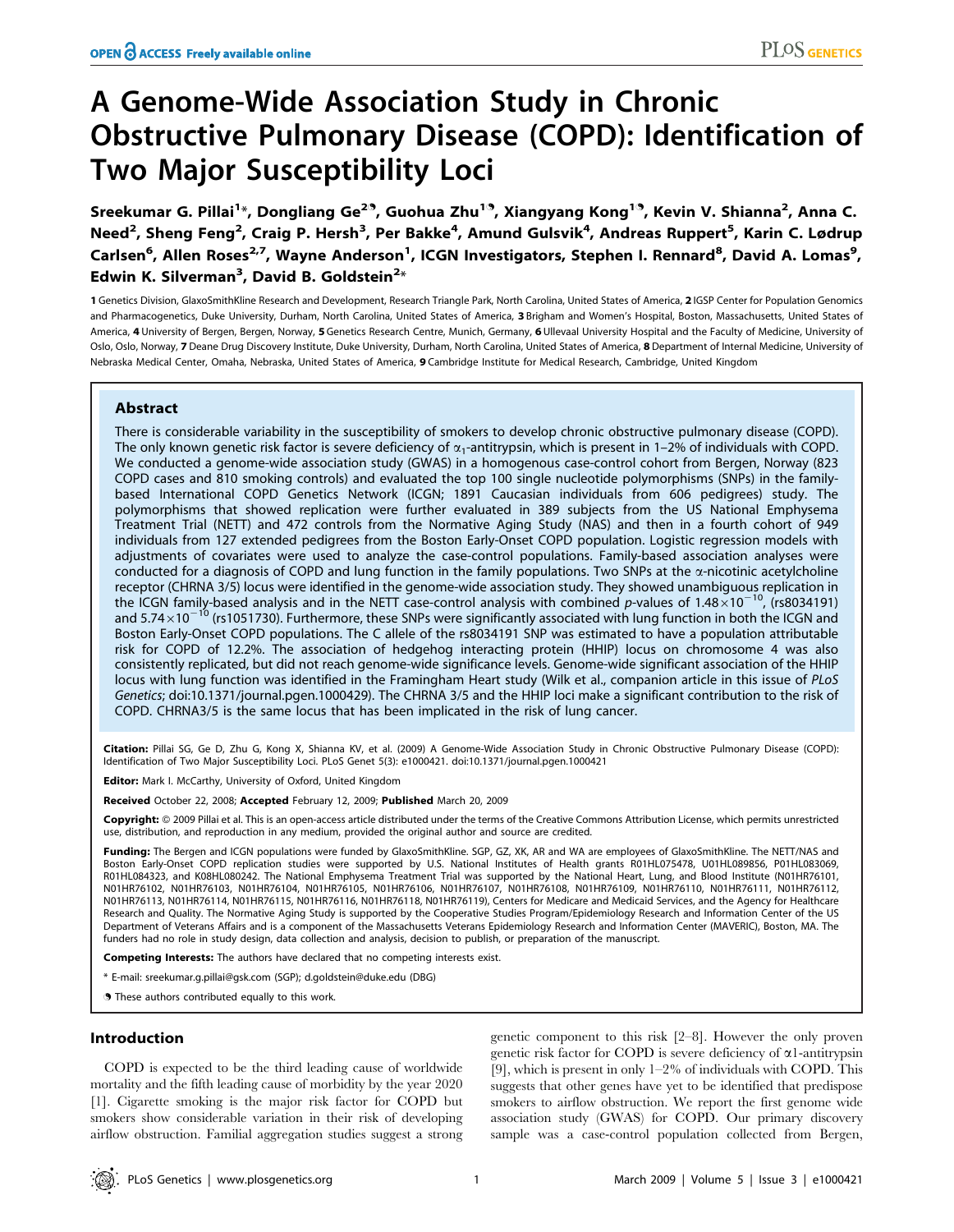## Author Summary

There is considerable variability in the susceptibility of smokers to develop chronic obstructive pulmonary disease (COPD), which is a heritable multi-factorial trait. Identifying the genetic determinants of COPD risk will have tremendous public health importance. This study describes the first genome-wide association study (GWAS) in COPD. We conducted a GWAS in a homogenous case-control cohort from Norway and evaluated the top 100 single nucleotide polymorphisms in the family-based International COPD Genetics Network. The polymorphisms that showed replication were further evaluated in subjects from the US National Emphysema Treatment Trial and controls from the Normative Aging Study and then in a fourth cohort of extended pedigrees from the Boston Early-Onset COPD population. Two polymorphisms in the  $\alpha$ -nicotinic acetylcholine receptor 3/5 locus on chromosome 15 showed unambiguous evidence of association with COPD. This locus has previously been implicated in both smoking behavior and risk of lung cancer, suggesting the possibility of multiple functional polymorphisms in the region or a single polymorphism with wide phenotypic consequences. The hedgehog interacting protein (HHIP) locus on chromosome 4, which is associated with COPD, is also a significant risk locus for COPD.

Norway, and we used three independent study cohorts to further evaluate the top associations emerging from the GWAS analysis.

## Results

Baseline characteristics of the subjects used in the GWAS and subsequent replication studies are presented in Table 1.

## Genome-Wide Association Results

We used a multi-stage replication design (Figure 1) for this study. The genome-wide association analyses of the COPD casecontrol status in the Bergen cohort identified several significant associations, including three SNPs on chromosome 5 that reached the level of genome-wide significance (Table S1). The Q-Q plot showing the distribution of observed P values from the discovery cohort is shown in online Figure S1. The top 100 SNPs were then evaluated in the ICGN population and 8 were replicated at a nominal p value of 0.05 (SNP rs11219732 showed inconsistent risk alleles in the Bergen and ICGN population and hence was not considered further, Table 2). Two of the three SNPs (rs7727670 and rs7341022 on chromosome 5) that showed genome-wide significance in the Bergen cohort did not replicate in the ICGN population. The SNPs showing the most definitive evidence for replication were rs8034191 and rs1051730 in the CHRNA3/5 locus.

Several additional SNPs were later analyzed in the CHRNA3/5 region in the Bergen and ICGN populations (Table S2). One nonsynonymous polymorphism in CHRNA5 (rs16969968) which coded for the substitution of an asparagine for an aspartic acid at amino acid 398) was associated with COPD in the Bergen (p =  $8.8 \times 10^{-4}$ ) and ICGN  $(p=2.78\times10^{-6})$  cohorts (combined p value  $5.08 \times 10^{-8}$ ). Since this SNP showed a weaker association than both rs8034191 and rs1051730 it was not considered as a causal variant.

We then tested the 7 SNPs that showed definite or nominal significance in the NETT-NAS case-control population, and the results are provided in Table 2. These results further confirmed the association of two SNPs at the CHRNA3/5 locus with COPD  $(p=2.5\times10^{-3}, \text{ OR }=1.43, \text{ combined } p \text{ value: } 1.48\times10^{-10} \text{ for }$ rs8034191 and  $p = 0.017$ , OR = 1.32, combined p value  $5.74 \times 10^{-10}$  for rs1051730). Two SNPs (rs1828591 and rs13118928) at the HHIP locus on chromosome 4 also showed consistent replication across the three cohorts, but the combined p values did not reach genome-wide significance  $(1.47\times10^{-7}$  and  $1.67\times10^{-7}$  respectively).

The only significant associations in the Boston Early-Onset COPD families were with the rs8034191 and rs1051730 SNPs at the CHRNA  $3/5$  locus ( $p = 0.03$  and 0.03 respectively) and the rs1828591 and rs13118928 SNPs at the HHIP locus ( $p = 0.0025$ ) and  $0.0014$  respectively) with post bronchodilator  $FEV<sub>1</sub>$ . None of the SNPs was significantly associated with a diagnosis of COPD. Since the ICGN cohort had recruited subjects with a wide range of lung function, we also analyzed the association of the CHRNA 3/ 5 markers with post bronchodilator  $FEV<sub>1</sub>$  after adjusting for age, height, gender, pack years and smoking status. The results show that CHRNA  $3/5$  SNPs were associated with  $FEV<sub>1</sub>$  in the ICGN population (p values  $1.04\times10^{-4}$  and  $1.75\times10^{-5}$  for rs8034191 and rs1051730 respectively).

The COPD associated region on chromosome 15 spans seven genes (Figure 2). Cholinergic nicotinic receptor subtypes  $\alpha$ 3,  $\alpha$ 5

Table 1. Characteristics of the primary screening and replication populations.

|                                                           | <b>COPD Case-Control Data</b> |                    | <b>ICGN Family Data</b>                  |                     | <b>NETT/NAS</b>    |                                  | <b>Boston Early Onset COPD</b>   |                                   |
|-----------------------------------------------------------|-------------------------------|--------------------|------------------------------------------|---------------------|--------------------|----------------------------------|----------------------------------|-----------------------------------|
|                                                           | Cases                         | <b>Controls</b>    | <b>Probands</b>                          | <b>Siblings</b>     | <b>NETT Cases</b>  | <b>NAS Controls</b>              | <b>Probands</b>                  | <b>Relatives</b>                  |
| Subjects                                                  | 823                           | 810                | 606                                      | 1285                | 389                | 472                              | 127                              | 822                               |
| Age $(\pm SD)$                                            | 65.41 $(\pm 10.15)$           |                    | 55.45 ( $\pm$ 9.58) 58.43 ( $\pm$ 5.40)  | 58.02 ( $\pm$ 9.78) | 67.44 $(\pm 5.82)$ | 69.79 $(\pm 7.53)$               | 48.09 $(\pm 4.70)$               | 46.25 $(\pm 18.75)$               |
| Female (%)                                                | 330 (40.10%)                  | 402 (49.63%)       | 244 (40.26%)                             | 640 (49.80%)        | 139 (35.73%)       | $\mathbf 0$                      | 95 (74.80%)                      | 458 (55.72%)                      |
| Post-FEV <sub>1</sub> in liters ( $\pm$ SD)               | 1.59 $(\pm 0.71)$             | 3.25 $(\pm 0.74)$  | 1.11 $(\pm 0.44)$                        | 2.36 $(\pm 0.98)$   | $0.81 (\pm 0.26)$  | 3.03 $(\pm 0.50)^{b}$            | 0.65 ( $\pm$ 0.28) <sup>c</sup>  | 2.84 $(\pm 1.03)$                 |
| Post-FEV <sub>1</sub> , % pred $(\pm SD)$                 | 50.26 $(\pm 17.33)$           |                    | 93.91 ( $\pm$ 9.22) 36.19 ( $\pm$ 12.94) | 77.46 (±25.92)      | 28.00 $(\pm 7.36)$ | 99.96( $\pm$ 13.12) <sup>b</sup> | 21.86 $(\pm 8.44)$               | 87.22 ( $\pm$ 20.27) <sup>c</sup> |
| Post-FEV <sub>1</sub> /FVC ratio ( $\pm$ SD) <sup>a</sup> | $0.52 \ (\pm 0.13)$           | 0.79 ( $\pm$ 0.04) | $0.37 \ (\pm 0.12)$                      | $0.61 (\pm 0.15)$   | 0.32 ( $\pm$ 0.06) | 0.79 ( $\pm$ 0.05) $^{\rm b}$    | 30.88( $\pm$ 10.09) <sup>c</sup> | 73.44 ( $\pm$ 12.85) <sup>c</sup> |
| Pack-years of smoking $(\pm SD)$                          | 31.83 $(\pm 18.86)$           |                    | $19.40(\pm 13.43)$ 51.59 ( $\pm$ 26.71)  | 40.49 $(\pm 24.62)$ | $66.36(\pm 30.37)$ | 40.30 $(\pm 27.56)$              | 38.86 $(\pm 21.87)$              | 18.96 $(\pm 25.04)$               |
| Current smoking status (%)                                | 383 (46.54%)                  | 342 (42.22%)       | 205 (33.83%)                             | 653 (50.82%)        | $\mathbf 0$        | 31 (6.57%)                       | 16 (12.60%)                      | 248 (30.17%)                      |

<sup>a</sup>Note: FEV<sub>1</sub>/VC was used for the ICGN Family Data, with VC determined by the higher of FVC and SVC.<br>Pare hranchodilater cairometry moscurements were used in the NAS

<sup>b</sup>Pre-bronchodilator spirometry measurements were used in the NAS.

Post-bronchodilator spirometry measurements available in 118 probands and 789 relatives.

doi:10.1371/journal.pgen.1000421.t001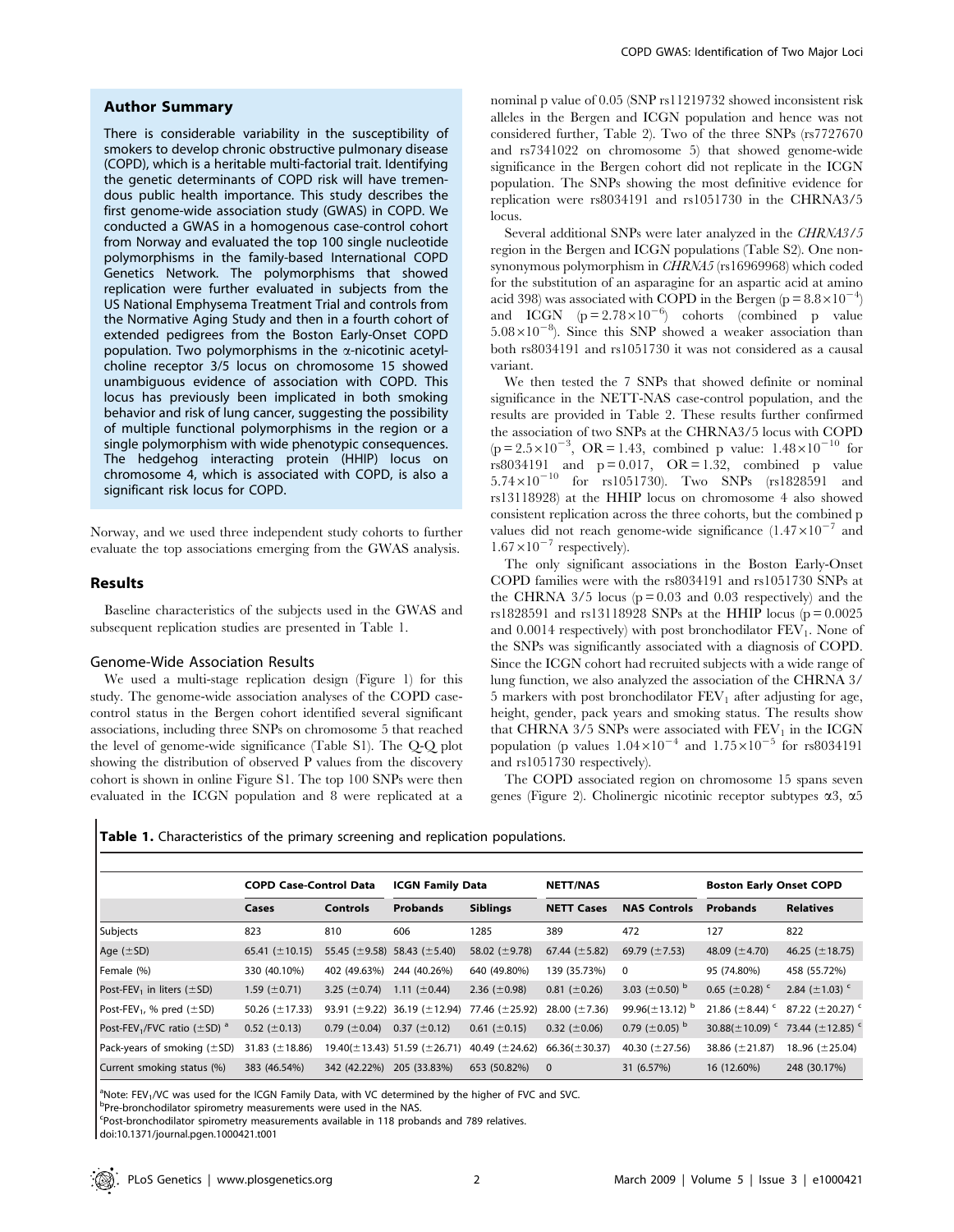

Figure 1. Study design. SNP: Single Nucleotide Polymorphism. ICGN: International COPD Genetics Network families. <sup>b</sup>NETT: National Emphysema Treatment Trial. <sup>c</sup>NAS: Normative aging study. <sup>d</sup> One of the SNPs genotyped in NETT/NAS population (rs735243) was not successfully genotyped in the BEOCOPD population. doi:10.1371/journal.pgen.1000421.g001

and  $\beta$ 4; IREB2, PSMA4, NP\_001013641.2 (a gene with unknown function) and Q9UD29 (Surfactant protein B (SP-B)-binding protein). A partial map of the region is shown in online Figure S2. SP-B binding protein is a DNA binding protein which binds to the promoter of SP-B and affects its expression [10]. Since SP-B is a critical surfactant in the lungs [11], we sequenced the SP-B binding protein in 30 COPD subjects who are homozygous for the risk allele of rs8034191 but did not identify any polymorphisms in this gene.

#### Interaction with Smoking

The p values reported above were based on the adjusted analyses correcting for smoking exposure. The results from the unadjusted association analyses for COPD status were highly significant (Bergen  $2\times10^{-4}$  and  $4\times10^{-4}$ ; ICGN 7.46 $\times10^{-7}$  and  $1.40\times10^{-6}$ ; NETT/NAS,  $2.0\times10^{-5}$  and  $2.5\times10^{-4}$  and combined p values of  $1.86\times10^{-12}$  and  $6.6\times10^{-11}$  for rs8034191 and rs1051730 respectively; Table S3). Although the adjustments for smoking exposure attenuated the p values, they still remained highly significant (Table 2). In the Norwegian discovery cohort, a significant genotype-by-environment interaction  $(P = 0.002,$ Table 3) was observed with a substantially higher risk of COPD in current smokers carrying the rs8034191 C allele  $(OR = 2.00)$ than in former smokers ( $OR = 1.10$ ). In the overall population, the C allele of rs8034191 was estimated to have a population attributable risk of 12.2% for COPD. This risk was 14.3% in current smokers and 3.1% in former smokers. The p values were attenuated in the ICGN family-based population following adjustment for age, sex, pack-years of smoking and center but remained highly significant (Table 2). We identified a SNP by pack-years interaction ( $p = 0.0037$  for rs8034191), however no

| Chromosome          | <b>SNP</b> id                                                                                                                                                                                                                                                                                                                                                                                                                                                                                                                                                                                                                                                                                                                                                                     |                   | Bergen Case Control Population |                          | <b>ICGN Population</b> b               |             | NETT/NAS <sup>c</sup> |         |                    |                        | Combined P value <sup>d</sup> Gene/Nearest Gene                                                                                                        |
|---------------------|-----------------------------------------------------------------------------------------------------------------------------------------------------------------------------------------------------------------------------------------------------------------------------------------------------------------------------------------------------------------------------------------------------------------------------------------------------------------------------------------------------------------------------------------------------------------------------------------------------------------------------------------------------------------------------------------------------------------------------------------------------------------------------------|-------------------|--------------------------------|--------------------------|----------------------------------------|-------------|-----------------------|---------|--------------------|------------------------|--------------------------------------------------------------------------------------------------------------------------------------------------------|
|                     |                                                                                                                                                                                                                                                                                                                                                                                                                                                                                                                                                                                                                                                                                                                                                                                   | <b>Odds Ratio</b> | <b>Risk Allele</b>             | P value                  | p value (PBAT)                         | Risk Allele | <b>Odds Ratio</b>     | P value | <b>Risk Allele</b> |                        |                                                                                                                                                        |
| 5                   | rs8034191                                                                                                                                                                                                                                                                                                                                                                                                                                                                                                                                                                                                                                                                                                                                                                         | 1.404             |                                | 0.0001                   | $2.21 \times 10^{-5}$                  |             | 1.43                  | 0.0025  |                    | $1.48 \times 10^{-10}$ | NP_001013641.2                                                                                                                                         |
| 5                   | rs1051730                                                                                                                                                                                                                                                                                                                                                                                                                                                                                                                                                                                                                                                                                                                                                                         | 1.39              |                                | 0.0002                   | $6.61 \times 10^{-6}$                  |             | 1.32                  | 0.017   |                    | $5.74 \times 10^{-10}$ | CHRNA3                                                                                                                                                 |
|                     | rs9686327                                                                                                                                                                                                                                                                                                                                                                                                                                                                                                                                                                                                                                                                                                                                                                         | 1.847             |                                | $9.8 \times 10^{-8}$     | 0.0327                                 | ⋖           | 0.75                  | 0.048   | O                  |                        | <b>ANKH</b>                                                                                                                                            |
|                     | rs735243                                                                                                                                                                                                                                                                                                                                                                                                                                                                                                                                                                                                                                                                                                                                                                          | 1.893             |                                | $2.02 \times 10^{-7}$    | 0.0334                                 |             | 0.71                  | 0.0348  | ں<br>ں             |                        | <b>ANKH</b>                                                                                                                                            |
|                     | rs11219732                                                                                                                                                                                                                                                                                                                                                                                                                                                                                                                                                                                                                                                                                                                                                                        | 0.35              |                                | $4.47 \times 10^{-6}$    | 0.0131                                 | Φ           |                       |         |                    |                        | <b>CNTN5</b>                                                                                                                                           |
|                     | rs6720264                                                                                                                                                                                                                                                                                                                                                                                                                                                                                                                                                                                                                                                                                                                                                                         | 1.452             | ⊄                              | $\times 10^{-5}$<br>6.69 | 0.0148                                 | ⋖           | 1.03                  | 0.82    | ⋖                  | $1.22 \times 10^{-5}$  | <b>ACVR1</b>                                                                                                                                           |
|                     | rs1828591                                                                                                                                                                                                                                                                                                                                                                                                                                                                                                                                                                                                                                                                                                                                                                         | 0.726             | ⊄                              | 0.00016                  | 0.0245                                 | ⋖           | $\overline{0}$        | 0.0019  | ⋖                  | $1.47 \times 10^{-7}$  | $\frac{1}{2}$                                                                                                                                          |
|                     | rs13118928                                                                                                                                                                                                                                                                                                                                                                                                                                                                                                                                                                                                                                                                                                                                                                        | 0.726             | ⋖                              | 0.00016                  | 0.0297                                 | ⋖           | 0.7                   | 0.0018  | ⋖                  | $1.67 \times 10^{-7}$  | $\frac{P}{T}$                                                                                                                                          |
| were not included). | nternational COPD Genetics Network (ICGN) population. PBAT version 3.6 analyses using age, gender, pack-years of smoking, current smoking status and center as co-variates.<br><sup>r</sup> Fisher's combined probability test was applied to combine the P-values from Bergen Cohort, ICGN cohort and NETT/MAS study.<br>P values in bold are above the genome-wide significance level (p< 1.01 x10 <sup>-7</sup> ).<br>Risk alleles were different in the ICGN or NETT/NAS population compared to the Bergen discovery cohort.<br>National Emphysema Treatment Trail/Normative aging study (NETT/NAS). Log<br>Logistic regression analyses using age, gender, pack years of smoking and<br>Numbers in Bold are genome-wide significant (p value $<$ 1.01 $\times$ 10 $^{-7}$ ). |                   |                                |                          | current smoking status as co-variates. |             |                       |         |                    |                        | jistic regression using age and pack years of smoking (all the subjects are males and ex-smokers, so adjustments for gender and current smoking status |

Table 2.

Table 2. Results of the replication association analyses of the top 100 SNPs in the Norway, ICGN, and NETT/NAS populations.

Results of the replication association analyses of the top 100 SNPs in the Norway, ICGN, and NETT/NAS populations.

doi:10.1371/journal.pgen.1000421.t002

doi:10.1371/journal.pgen.1000421.t002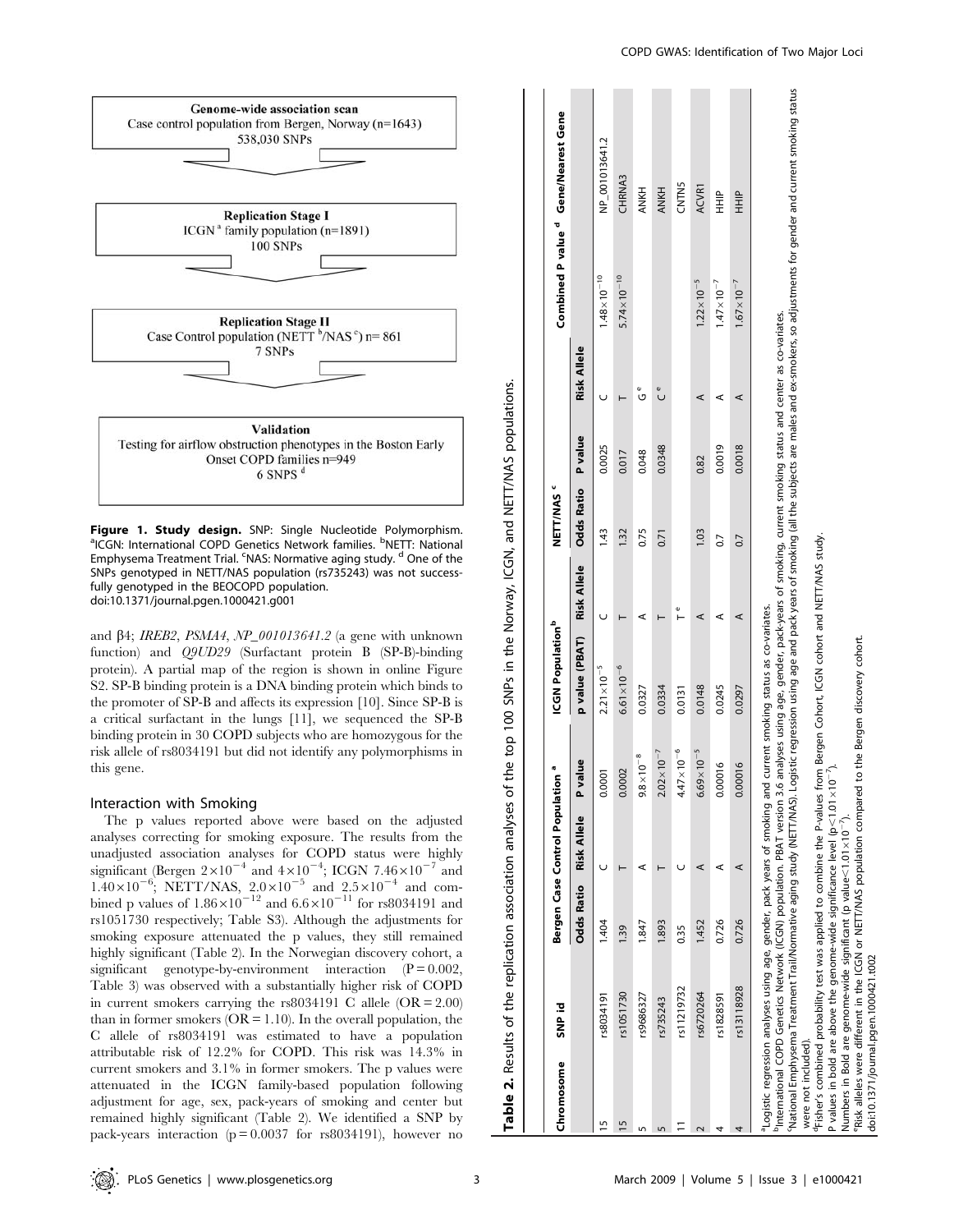

Figure 2. Region of Association around CHRNA3/CHRNA5. Annotated sections: Top: Linkage disequilibrium (r<sup>2</sup>) for all HapMap SNPs with rs8034191, showing an LD extension covering CHRNA3/CHRNA5. [red] r<sup>2</sup>≥0.8, [yellow] 0.5≤r2<0.8, [gray] 0.3≤r<sup>2</sup><0.5, [blue] 0.2≤r2<0.3. Middle: Recent selection score. Bottom: genic context. Exons are depicted as blue vertical lines/rectangles, while introns are depicted as blue horizontal lines. Annotations were done using the WGAViewer software [31].

doi:10.1371/journal.pgen.1000421.g002

Table 3. Genotype counts and allele frequencies for rs8034191 by case-control status and smoking status in the Bergen discovery cohort.

| <b>Population</b>             | <b>Smoking Status/Amount</b> | Genotype  |           |           | MAF (C) |
|-------------------------------|------------------------------|-----------|-----------|-----------|---------|
|                               |                              | <b>TT</b> | <b>CT</b> | <b>CC</b> |         |
| case                          | All                          | 326       | 375       | 122       | 0.376   |
| ctrl                          | All                          | 391       | 328       | 91        | 0.315   |
| case                          | Current Smoker               | 139       | 186       | 58        | 0.394   |
| case                          | <b>Current Non-smoker</b>    | 186       | 188       | 64        | 0.361   |
| ctrl                          | Current Smoker               | 177       | 135       | 30        | 0.285   |
| ctrl                          | Current Non-smoker           | 213       | 193       | 61        | 0.337   |
| case                          | Heavy Smoker Note 1          | 221       | 251       | 85        | 0.378   |
| case                          | Light Smoker                 | 105       | 124       | 37        | 0.372   |
| ctrl                          | Heavy Smoker                 | 128       | 115       | 34        | 0.330   |
| ctrl                          | Light Smoker                 | 263       | 213       | 57        | 0.307   |
| case                          | Heavy Smoker Note 2          | 233       | 247       | 79        | 0.362   |
| case                          | Light Smoker                 | 92        | 127       | 43        | 0.406   |
| ctrl                          | Heavy Smoker                 | 122       | 105       | 28        | 0.316   |
| ctrl                          | Light Smoker                 | 268       | 223       | 63        | 0.315   |
| Norwegian population controls | Population sample            | 246       | 251       | 54        | 0.326   |

Note 1: Heavy smoker defined by pack-years of smoking (grouped by log transformed median = 3.11).

Note 2: Heavy smoker defined by length of smoking history (grouped by median = 41.5 yr).

doi:10.1371/journal.pgen.1000421.t003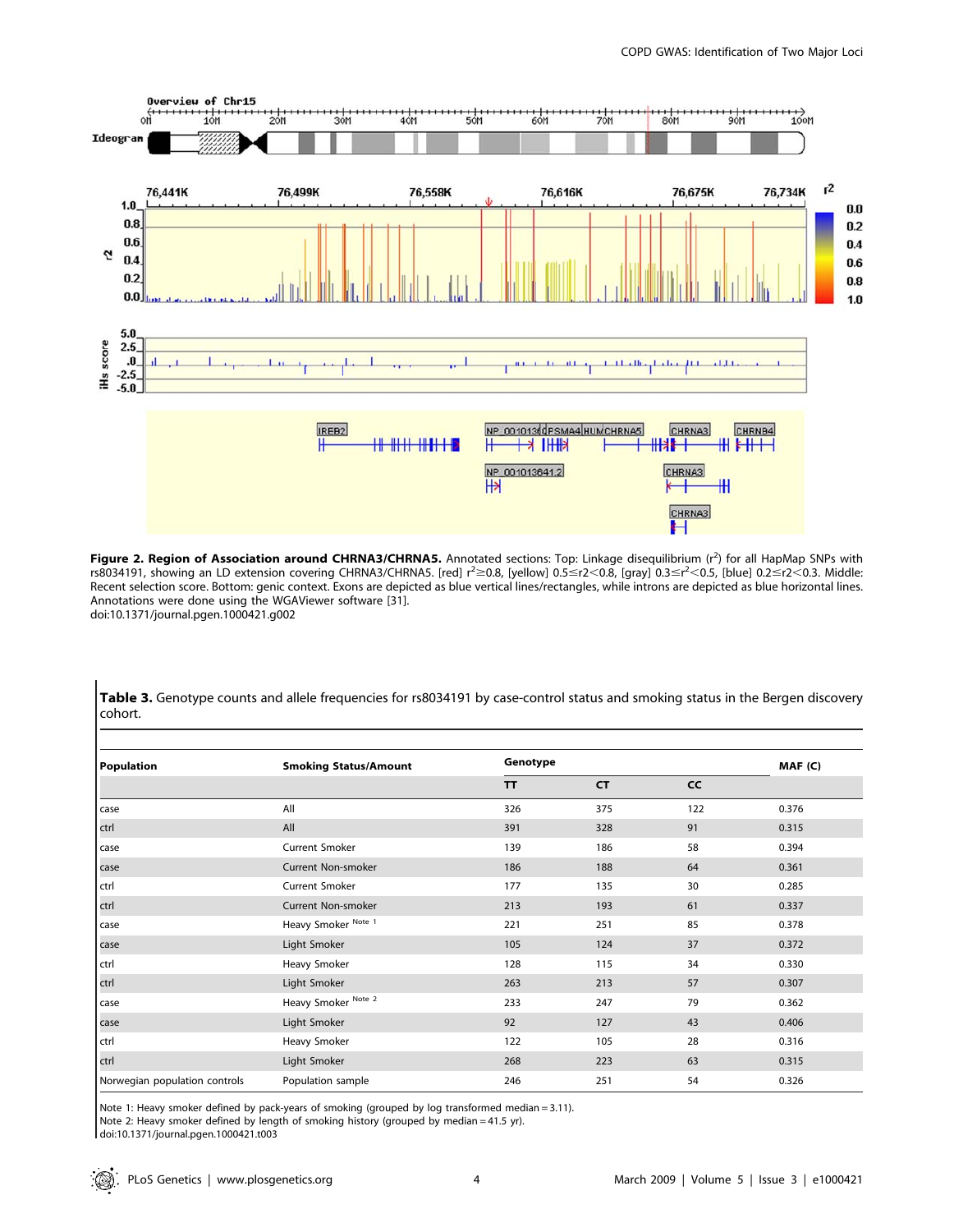Testing directly for an association between the amount of smoking, measured as pack-years, within cases and controls respectively, with the SNP rs8034191, demonstrated no such association in the Norway discovery cohort  $(P = 0.63$  and 0.47, respectively). We also carried out tests comparing allele frequencies for current and former smokers and heavy and light smokers, (two different definitions, using pack years of smoking and length of smoking history) within cases and controls separately (Table 3). The only significant association observed was in comparing current and former smokers among the controls  $(p = 0.028)$ . Similarly, the rs8034191 SNP was not associated with pack-years smoked in the NETT cases or in the NAS controls.

## Discussion

We have demonstrated and replicated genetic associations between SNPs at the CHRNA3/5 locus and COPD in four study populations. The estimated population attributable risk from this locus was 12.2% and represents the discovery of a common major locus contributing to COPD in the general population. However, a potential complication with the interpretation of these findings is the possibility that differences in smoking behavior, likely related to nicotine addiction, between COPD cases and controls may drive the observed association. This is similar to the recently reported association of CHRNA3/5 SNPs with lung cancer [12–14].

In the current study populations, only limited assessment of nicotine addiction is available: (i) whether subjects were still smoking at the time of study participation, and (ii) their lifetime smoking intensity. Thus, we have limited ability to disentangle a genetic determinant of smoking behavior from a genetic determinant of COPD through an alternative pathway. There are several pieces of evidences to suggest that there could be a direct effect of CHRNA3/5 locus on COPD, independent of smoking behavior. First, to the extent that smoking behavior is captured in pack-years, this effect should be factored out by the statistical design in which the discovery analyses used a logistic regression model incorporating pack-years, age and gender as covariates. The adjustments for pack-years smoked, age and gender were also performed in all the replication analyses. However, pack-years smoked only partially capture smoking behavior. Many other factors, such as depth of inhalation, number of puffs per cigarette, and age of starting smoking are also likely to affect the toxicant exposure and effect. Second, we also tested directly for an association between the amount of smoking, measured as pack-years, within cases and controls with the SNP rs8034191. There was no significant association between the SNPs and pack-years of smoking in the Bergen and NETT/NAS populations. This is consistent with the observed allele frequency among the Norwegian pediatric general population sample (minor allele frequency =  $0.326$ , n =  $551$ ) which is between that observed for cases and controls and not significantly different from either.

We observed a genotype-by-environment interaction between the risk of the rs8034191 genotype and current smoking status on COPD in the Norwegian sample  $(P = 0.002,$  Table 3), showing a substantially higher risk of COPD in current smokers carrying the rs8034191 C allele (OR = 2.0) than in former smokers (OR = 1.1). There are several possible explanations for this gene-by-environment interaction. First, it could relate to nicotine addiction; smokers that have greater difficulty quitting smoking may be more likely to develop COPD. Alternatively, it could indicate that a subset of individuals is at greater risk for developing COPD if they continue to smoke. A similar interaction with current smoking was

not identified in the ICGN families. Since all the COPD patients in the NETT population were former smokers, we could not address this question in the NETT/NAS study.

The association of smoking dependence was explored in the lung cancer report by Hung and colleagues [13] who did not detect any association with individual Fagerstrom indices of nicotine addiction or when comparing controls with a heaviness of smoking index (HSI). Another lung cancer report by Amos and colleagues [12] did show weak evidence for association with smoking behavior, while a further report by Thorgeirsson and colleagues[14] showed very strong association with smoking behavior. Association of this locus with nicotine dependence has been reported in two other studies [15,16]. Thus, it is reasonable to conclude that the variants may affect smoking behavior, at the same time as having a significant effect on COPD and other smoking related diseases such as lung cancer and peripheral arterial disease [12–14].

The CHRNA3/5 SNPs were also associated with lung function  $(FEV<sub>1</sub>)$  in the ICGN and BEOCOPD populations. These SNPs were shown to be associated with  $FEV<sub>1</sub>$  in the British Birth Cohort (rs8034191 and rs1051730, p = 0.029 and 0.023, respectively (http://www.b58cgene.sgul.ac.uk/, accessed [3/7/2008]). Historically, nicotinic receptors are classified as neuronal or muscle-type, based on their initial site of identification and composite subunits [17]. Cholinergic activity in the airways primarily induces tracheobronchial smooth muscle contraction and mucous secretion. However, there is an increasing body of literature showing the importance of extra-neuronal cholinergic signaling [18] in the lung.

The association of the SNPs at the chromosome 4 HHIP (Hedgehog-Interacting Protein) locus is also interesting, though it did not reach the stringent genome-wide significance levels in the populations studied in this manuscript. These SNPs were also associated with  $FEV<sub>1</sub>$  in the BEOCOPD study (rs1828591 and rs13118928, p = 0.0025 and 0.0014). The same SNPs are also associated with  $FEV_1$  in the British Birth Cohort (rs1828591 and rs13118928,  $p = 0.039$  and 0.038, respectively) but were not associated with  $FEV<sub>1</sub>$  in the ICGN population.

In another manuscript in this issue of the journal, genome-wide association analysis results for  $FEV<sub>1</sub>/FVC$  in the Framingham Heart Study (FHS) are reported (Wilk et al). Due to differences in genotyping platforms, the most significantly associated SNPs on chromosome 15 in our study were not genotyped in FHS. Analysis of the genotyped SNPs in the chromosome 15 region in the FHS indicated no significant association with COPD, but association with  $FEV<sub>1</sub>$  percent predicted was observed with one SNP in LD with rs8034191 (rs11636431 p value 0.007). Evaluation of the imputed data for the most significantly associated SNPs in our populations did not show association with COPD in FHS. Several factors could contribute to the absence of association to the COPD phenotype in FHS: (1) The FHS cohort is a population-based collection, while our studies evaluated populations ascertained specifically for COPD; (2) The FHS cohort was recruited over three decades, while our cohorts represent more recent recruitments (in the last 5–10 years)-smoking habits have changed over time, and it is also possible that COPD clinical characteristics have changed over this period; (3) Our cohorts include a greater proportion of severe COPD subjects than in FHS; and (4) There could be differences in linkage disequilibrium patterns between study populations. Further studies will be required to define the specific genetic determinants influencing COPD on chromosome 15, the relationship of these genetic factors to smoking behavior, and the characteristics of COPD subjects influenced by these genetic determinants.

The association of the Chromosome 4 region in the FHS cohort was genome-wide significant for the  $FEV_1/FVC$  ratio and was also associated with COPD. This association was subsequently replicated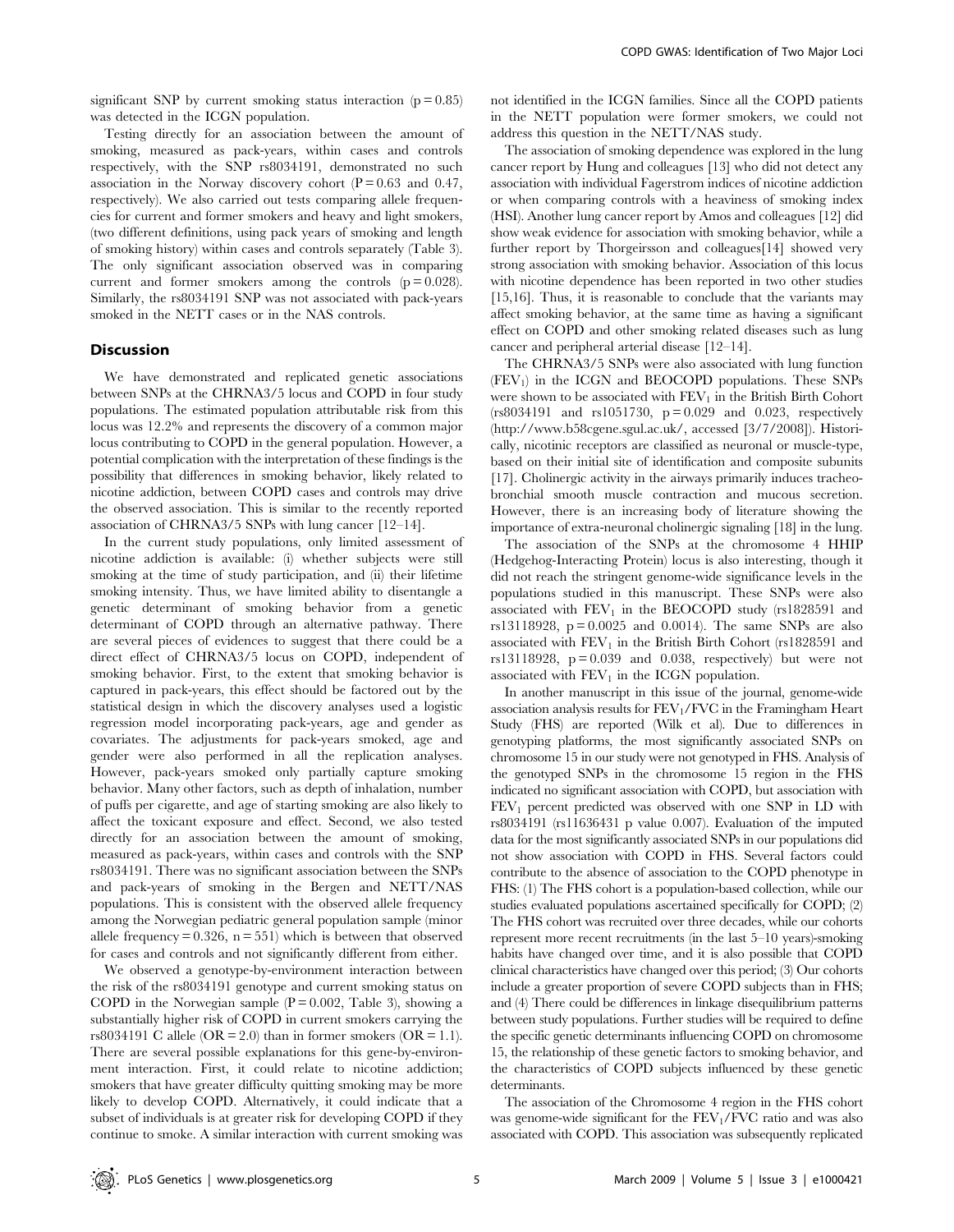in the Family Heart Study population. Though the HHIP locus association in our study did not reach genome-wide significance, the additional evidence from the FHS and Family Heart Study underscore the importance of this locus on COPD susceptibility.

We used independent populations with varying COPD severity, independent genotyping platforms and stringent statistical significance criteria to define genome-wide significant associations. We used consensus criteria for replication using a multi-stage replication design with similar phenotypes, the same genetic model and direction of association [19]. The levels of statistical significance of the association for our most significant results in the CHRNA3/5 region were consistent in all of the populations studied and are unlikely to be false positive results. The p values after adjusting for multiple testing using the most conservative Bonferroni correction were  $7.3 \times 10^{-7}$ and  $2.83 \times 10^{-4}$  for the SNPs rs8034191 and rs1051730 respectively. Though this can be considered as strength, the conservative approach for SNP confirmation that we have used may lead to larger false negative rates. However, with the inconsistent results of previous complex disease genetic association studies, we contend that a conservative approach is appropriate. We selected only the top 100 SNPs from the GWAS for subsequent replication study and a larger number of significant associations may have been uncovered if more of the most promising SNPs had been followed up. A negative association in the replication studies may not rule out a true association, since the power to detect association in the replication populations may be limited. The primary replication cohort (ICGN) is moderately powered to detect the replicated associations. Though the sample sizes of the NETT/NAS and BEOCOPD studies are relatively low, these studies include a large percentage of severely affected individuals, who may be enriched for COPD susceptibility genes. This likely account for the high rate of replication in these populations. COPD is a heterogeneous disease and we used a spirometry-based definition for COPD in all of the populations. Differences in smoking exposure, current smoking status, entry criteria and geographic origin of the cohorts might contribute to phenotypic heterogeneity and may lead to lack of replication. The fact that the replicated associations holds-up strongly and consistently in all the populations shows that phenotypic heterogeneity likely has little effect on the most significant results.

In summary, we have identified robust evidence of association of COPD with the  $\alpha$ -nicotinic receptor (CHRNA 3/5) and HHIP loci. The hedgehog (Hh) gene family encodes signaling molecules that play an important role in regulating morphogenesis and the HHIP locus may play a role lung development. Although there is evidence of association of CHRNA 3/5 locus with nicotine addiction, both this study and recent reports of a lung cancer association [12–14] with the same alleles suggest that this region may be involved in more than nicotine addiction, and may potentially have direct functional relevance in the development of COPD, lung cancer, peripheral arterial disease, and other smoking related conditions. The first-degree relatives of both lung-cancer patients and COPD patients have higher rates of impaired forced expiratory flow rates than relatives of patients with non-pulmonary disease [20], suggesting that susceptibility to lung cancer and COPD share common familial components. The association of CHRNA 3/5 locus with COPD, lung cancer, and peripheral arterial disease is powerful enough to make genetic screening of smokers an attractive interventional strategy.

## Materials and Methods

#### Study Participants and Phenotypes

Subjects from a case-control study [21,22] recruited from Bergen, Norway were used as the discovery cohort in the GWAS.

Baseline characteristics of the subjects are shown in Table 1. The entry criteria for COPD cases were post-bronchodilator forced expiratory volume in 1 second  $(FEV_1)$  <80% predicted and  $FEV<sub>1</sub>/FVC$  (forced vital capacity) <0.7. The controls were selected based on post-bronchodilator  $FEV_1 > 80\%$  predicted and  $FEV<sub>1</sub>/FVC > 0.7$ . Individuals with Pi ZZ, ZNull, Null-Null or SZ  $\alpha_1$ -antitrypsin deficiency were excluded. Subjects with chronic pulmonary disorders other than COPD (e.g., lung cancer, sarcoidosis, active tuberculosis, and lung fibrosis) were also excluded. Because of the potential overlap in susceptibility genes for COPD and asthma, and the difficulty of diagnosing COPD vs. asthma in smokers with chronic airflow obstruction, previous asthma diagnosis was not used as an exclusion criterion. Both cases and controls were required to have a minimum of 2.5 pack-years of smoking. A total of 823 COPD cases and 810 controls were included in the present analysis. All of the subjects used in the primary and replication populations were current or former smokers (Table 1). Although the mean number of pack-years smoked was higher in cases (mean 32 SD 18) compared with controls (mean 19 SD 13), subjects with a range of smoking intensities were included in the analysis. The distribution of packyears of smoking in cases and controls in the Bergen cohort is shown in Figure S3.

Subjects from the International COPD Genetics Network (ICGN) were used as the primary replication population. In the multi-center ICGN study [22,23] subjects with known COPD were recruited as probands, and siblings and available parents were ascertained through the probands. Inclusion criteria for probands were post-bronchodilator  $FEV_1<60%$  predicted and  $FEV<sub>1</sub>/VC$  <90% predicted at a relatively early age (45 to 65 years),  $a \ge 5$  pack-year smoking history, and at least one eligible sibling with  $a \geq 5$  pack-year smoking history. COPD in siblings was defined by a post-bronchodilator  $FEV_1 < 80\%$  predicted and  $FEV<sub>1</sub>/VC<90%$  predicted. The same exclusion criteria used in the Bergen study were also applied for the ICGN population. In total, 1891 Caucasian individuals from 606 pedigrees were included in the ICGN family-based association analysis.

The second replication cohort included 389 non-Hispanic white COPD cases from the U.S. National Emphysema Treatment Trial (NETT) [24] and 472 non-Hispanic white control subjects from the Normative Aging Study (NAS) [25]. Subjects in NETT had severe COPD (FEV<sub>1</sub>  $\leq$ 45% predicted) and bilateral emphysema on chest CT; all NETT subjects were former smokers. Control subjects from the NAS had normal spirometry and at least 10 pack-years of cigarette smoking history. Subjects from extended pedigrees in the Boston Early-Onset COPD (BEOCOPD) study were used as an additional family-based replication cohort. BEOCOPD subjects were recruited through COPD probands with age  $\leq$ 53 years,  $\text{FEV}_1 \leq 40\%$  predicted, and without severe  $\alpha_1$ -antitrypsin deficiency [26]. The BEOCOPD analysis included 949 individuals from 127 pedigrees.

Finally, to estimate allele frequencies in the general population in Norway we used 551 children (all non-smoking) from the Environment and Childhood Asthma (ECA) birth cohort study in Oslo [27].

All participants provided written informed consent and local institutional review boards approved the study protocols.

#### Genotyping and Quality Control

All samples in the Bergen discovery cohort were genotyped using Illumina's HumanHap550 genotyping BeadChip (version 3) which contains 561,466 single nucleotide polymorphisms (SNPs). All samples that had a call rate  $\leq$ 98%, and all SNPs that had a call frequency  $\leq$ 99% were deleted. This resulted in the elimination of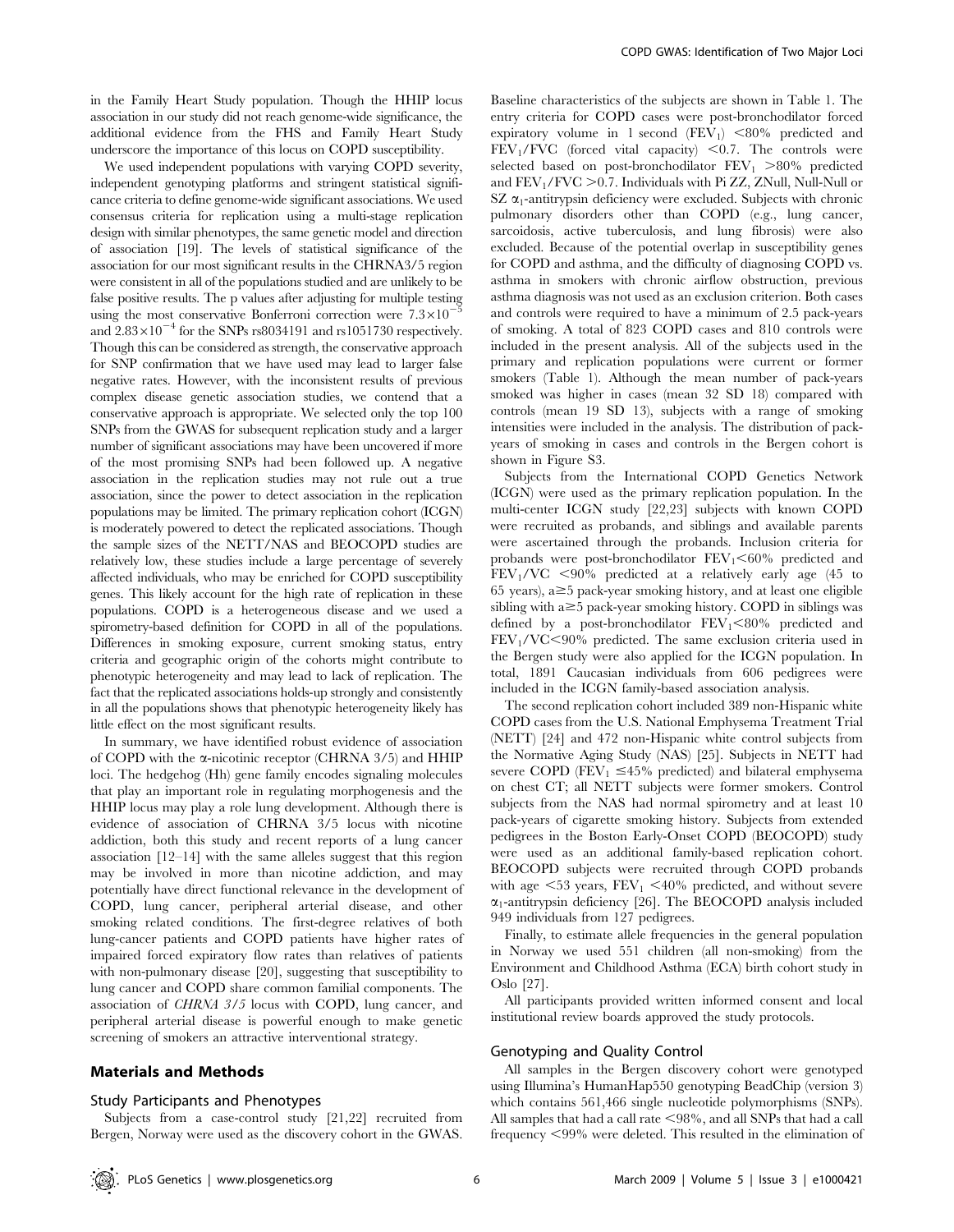23,436 SNPs from further analysis (See Text S1 for more details). The ICGN subjects were genotyped using Sequenom's iPLEX SNP genotyping protocol developed for measurement with the MassARRAY mass spectrometer [28]. Genotyping in the NETT/ NAS and BEOCOPD studies was performed using Sequenom iPLEX or Applied Biosystems TaqMan assays. Genotyping in the Norwegian ECA Birth cohort was done by TaqMan.

#### Statistical Analysis

For the association analyses COPD affection status in the Norway discovery cohort, we used a logistic regression model to perform single-marker genotype trend tests for the QC-passed SNPs. To control for the possibility of spurious associations resulting from population stratification, we used a modified EIGENSTRAT method [29] (and Text S1). This showed that there were 12 significant principal component axes, all of which were included in the model. We included age and sex, and since smoking effects are known to influence COPD risk, we also included current smoking status and pack-years of smoking as co-variates.

The top 100 SNPs showing the lowest P values in this stage were selected for assessment in replication cohorts. For replication, we used a two stage strategy using three independent cohorts (Figure 1). In the first stage, family-based association analysis for COPD affection status was conducted in the ICGN data using PBAT version 3.6 [30]. Adjustments for age, gender, pack-years of smoking, current smoking status and center were performed in order to take into account the effect of smoking on the association results. Association with  $\text{FEV}_1$  was also tested using PBAT with age, gender, pack-years of smoking, current smoking status and height as co-variates. Gene-by-environment interaction analyses were also conducted using the PBAT program. Biallelic tests were conducted for SNPs using an additive genetic model. In the second stage the NETT case-control study was analyzed for the presence/ absence of COPD using an additive genetic model. An unadjusted analysis and a logistic regression model adjusted for age and packyears of smoking were conducted; sex was not included as a covariate because all NAS subjects were male, and current smoking was not included because all NETT subjects were exsmokers. The BEOCOPD family-based study in the validation stage was analyzed using PBAT version 3.6 [30]. COPD was defined by post-bronchodilator  $FEV_1/FVC<0.7$  and  $FEV_1<80%$ predicted (GOLD stage 2 or greater). Because a broad range of  $FEV<sub>1</sub>$  values were included in the BEOCOPD study, we also analyzed  $FEV<sub>1</sub>$  as a quantitative outcome in that population. Analysis of post-bronchodilator values of  $FEV<sub>1</sub>$  was adjusted for ever-smoking status, pack-years of smoking, age, sex, and height.

#### Adjustments for Multiple Comparisons

We assessed genome-wide significance with a Bonferroni correction (p cutoff =  $1.013 \times 10^{-7}$  considering 493,609 independent tests in the Bergen cohort (see Text S1), 100 tests in the ICGN cohort, 7 tests in the NETT/NAS study and 6 tests in the BEOCOPD study (Total 493,772 tests).

## Supporting Information

Figure S1 Q-Q plot showing the distribution of observed P values.

Found at: doi:10.1371/journal.pgen.1000421.s001 (0.03 MB DOC)

Figure S2 Partial map of the CHRNA5/CHRNA3 region.

Found at: doi:10.1371/journal.pgen.1000421.s002 (0.10 MB DOC)

Figure S3 Distribution of pack years of smoking in cases and controls from the Bergen, Norway cohort.

Found at: doi:10.1371/journal.pgen.1000421.s003 (0.02 MB DOC)

Table S1 Results of the genome-wide association analysis from the Bergen cohort.

Found at: doi:10.1371/journal.pgen.1000421.s004 (0.18 MB DOC)

Table S2 Results of the association analysis using additional SNPs in the CHRNA3/5 region in the Bergen cohort and the ICGN study.

Found at: doi:10.1371/journal.pgen.1000421.s005 (0.14 MB DOC)

Table S3 Results of the unadjusted analyses of the Bergen, ICGN and NETT/NAS populations.

Found at: doi:10.1371/journal.pgen.1000421.s006 (0.04 MB DOC)

Text S1 Supplementary materials.

Found at: doi:10.1371/journal.pgen.1000421.s007 (0.05 MB DOC)

#### Acknowledgments

International COPD Genetics Network (ICGN): In addition to Drs Lomas, Rennard and Silverman, ICGN investigators included: Alvar G. Agusti, Hospital Universitari Son Dureta, Fundación Caubet-Cimera and Ciber Enfermedades Respiratorias, Spain. Peter M.A. Calverley, University of Liverpool, U.K; Claudio F. Donner, Division of Pulmonary Disease, S. Maugeri Foundation, Veruno (NO), Italy; Robert D. Levy, University of British Columbia, Vancouver, Canada; Barry J. Make, National Jewish Medical and Research Centre, Denver, Colorado, USA; Peter D. Paré, University of British Columbia, Vancouver, Canada; Jørgen Vestbo, Department of Cardiology and Respiratory Medicine, Hvidovre Hospital, Copenhagen, Denmark; Emiel F.M. Wouters, University Hospital Maastricht, Netherlands.

We would like to acknowledge Paul Matthews, Dan Burns, Vincent Mooser and Lon Cardon of GSK for the scientific discussions and data interpretation, Rachel Taylor for study management, Sanjay Sharma, Sara Alalouf, Sandra Hammond, Bo Zheng and Mark Hall for data management, Devon Kelly and Heather Olson for sample management support, and Tale Torjussen and Monica Cheng Munthe-Kaas for genotyping the Norwegian population samples. We acknowledge Thomas Leonard, Rupert Vessey, Douglas Hay, Mary Barnette and Jim Snapper of GSK respiratory drug discovery group for helpful discussions. We acknowledge the co-investigators in the NETT Genetics Ancillary Study including Joshua Benditt, Gerard Criner, Malcolm DeCamp, Philip Diaz, Mark Ginsburg, Larry Kaiser, Marcia Katz, Mark Krasna, Neil MacIntyre, Barry Make, Rob McKenna, Fernando Martinez, Zab Mosenifar, John Reilly, Andrew Ries, Paul Scanlon, Frank Sciurba, and James Utz. We thank Augusto Litonjua and David Sparrow for their roles in the NAS.

We acknowledge use of genotype data results from the British 1958 Birth Cohort DNA collection, funded by the Medical Research Council grant G0000934 and the Wellcome Trust grant 068545/Z/02.

## Author Contributions

Conceived and designed the experiments: SGP PB AG KCLC AR WA SIR DAL EKS DBG. Performed the experiments: KVS ACN AR KCLC. Analyzed the data: DG GZ XK SF CPH. Wrote the paper: SGP EKS DBG.